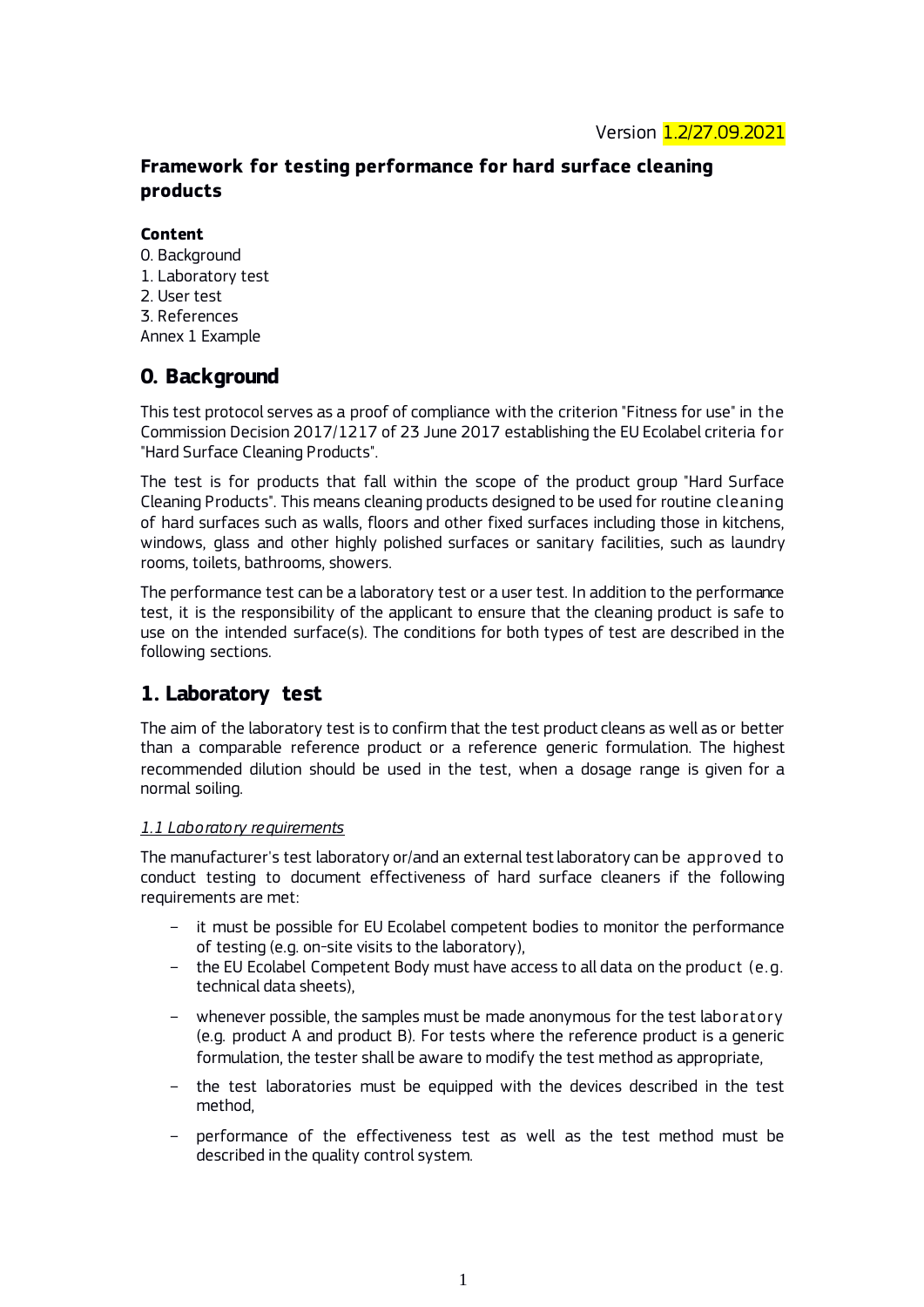Competent bodies shall preferentially recognise attestations which are issued by bodies accredited in accordance with the relevant harmonised standard for testing and calibration laboratories and verifications by bodies that are accredited in accordance with the relevant harmonised standard for bodies certifying products, processes and services. Accreditation shall be carried out in accordance with Regulation (EC) No 765/2008 of the European Parliament and of the Council.

## *1.2 Reference product*

l

- The test product and the reference product shall be of the same product category (designed for the same use, i.e. both should be WC cleaners, kitchen cleaners, sanitary cleaners, flooring cleaners, window cleaners, etc.) and in the same dilution form (RTU, undiluted, concentrated, etc.).
- A marketed reference product or a generic formulation can be chosen as the  $reference product<sup>1</sup>$ . A marketed product is understood to be a product that is available for purchase at the time of testing, in the intended market segment and in the intended market region of the applicant's product. The marketed reference product or the generic formulation shall be approved by the competent body in charge of the application prior to the testing. $2$

If a marketed product is chosen as a comparative reference product (e.g. for all purpose cleaners, for sanitary cleaners or for window cleaners), it shall be one present in the region, where the applicant's product is to be marketed and making the similar claims about cleaning properties as the applicant's product. The marketed product must be approved by the competent body in charge of the application prior to the testing, and the trade name must be referenced in the test report and technical sheets and the label shall be provided to the competent body. For concentrated all-purpose cleaners and kitchen cleaners, the reference product shall have the same application, comparable dilution ratio and pH-value as the test product.

- A generic composition not included in [Table 1](#page-1-0) can be used as a comparative reference product as long as:
	- it has a composition which is representative for the products on the market,
	- it is approved by the corresponding competent body, and
	- the exact formulation is publicly available free of charge.

[Table 1](#page-1-0) shows several generic formulations that shall be used as reference products for some cleaners, whenever an applicant chooses to use a generic formulation rather than a marketed product.

## <span id="page-1-0"></span>**Table 1. Generic formulations that shall be used as comparative reference products.**

| Acidic toilet cleaners                                                                                   |               |                              |  |  |
|----------------------------------------------------------------------------------------------------------|---------------|------------------------------|--|--|
| Source: Recommendation for the quality assessment of acidic toilet cleaners (SOFW-journal 126, 11, 2000) |               |                              |  |  |
| Ingredient                                                                                               | % Composition | <b>CAS n., specification</b> |  |  |
| Citric acid monohydrate                                                                                  | $4\%$         |                              |  |  |
| Alkane sulphonateHostapur SAS 60                                                                         | $1\%$         | Hoechst, active              |  |  |
| Rheozan                                                                                                  | 0.23%         | Rhodia                       |  |  |
| Tap water                                                                                                | 94,77%        |                              |  |  |
| <b>Preparation and observations:</b>                                                                     |               |                              |  |  |

#### **Preparation and observations:**

Have tap water ready, slowly add Rheozan and stir with the dissolver (tap water) for 30min until completely dissolved. Then add citric acid and alkane sulphonate (pure). Do not use for at least 12h after preparation. The

 $1$  A marketed product can be selected regardless of sales volume. It can also be another EU Ecolabel product that has the same intended use.

<sup>&</sup>lt;sup>2</sup> Note to Competent Bodies: A database with the marketed reference products that have been approved by the different Competent Bodies (CBs) can be found in CIRCA (only accessible to CBs).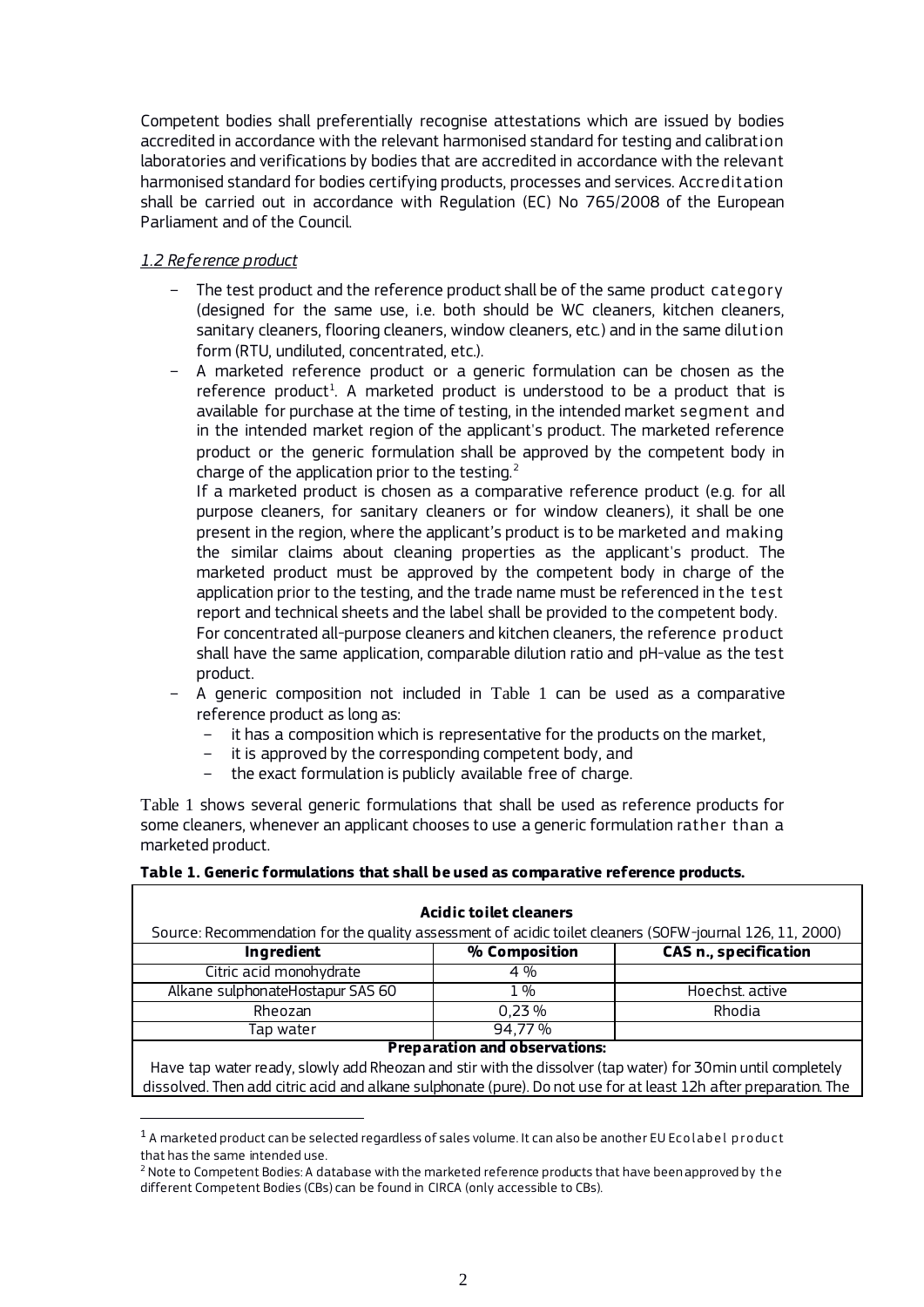| following physic-chemical parameters must be complied with:<br>Viscosity: 550mPass ± 50 (Brookfield 20 °C, Spindle 2, 20 rpm or alternatively Brookfield 20 °C, 450mPa/s±50<br>with a small sample adapter spindle 31, 20 rpm) Viscosity adjustment by adding Rheozan |                                      |                              |  |
|-----------------------------------------------------------------------------------------------------------------------------------------------------------------------------------------------------------------------------------------------------------------------|--------------------------------------|------------------------------|--|
|                                                                                                                                                                                                                                                                       |                                      |                              |  |
|                                                                                                                                                                                                                                                                       | <b>Bathroom cleaner</b>              |                              |  |
| <b>Ingredient</b>                                                                                                                                                                                                                                                     | % Composition                        | <b>CAS n., specification</b> |  |
| Citric acid monohydrate                                                                                                                                                                                                                                               | 4 %                                  |                              |  |
| Hostapur SAS 60                                                                                                                                                                                                                                                       | 1%                                   | Hoechst, active              |  |
| Tap water                                                                                                                                                                                                                                                             | 95%                                  |                              |  |
|                                                                                                                                                                                                                                                                       | <b>Preparation and observations:</b> |                              |  |
| Same for as for acidic toilet cleaners, but without adding Rheozan for viscosity; pH value of the reference to be                                                                                                                                                     |                                      |                              |  |
|                                                                                                                                                                                                                                                                       | adjusted to 3.5.                     |                              |  |
|                                                                                                                                                                                                                                                                       |                                      |                              |  |
|                                                                                                                                                                                                                                                                       | All-purpose cleaners*                |                              |  |
| Source: Recommendation for the quality assessment of all-purpose cleaners (SOFW-journal 141, 6, 2015)                                                                                                                                                                 |                                      |                              |  |
| Ingredient                                                                                                                                                                                                                                                            | % Composition                        | CAS n., example              |  |
| Sodium hydroxyde,                                                                                                                                                                                                                                                     | 1,74 %                               | aqueous solution conc 45%    |  |
| Alkylbenzene sulfonic acid C <sub>10-13</sub>                                                                                                                                                                                                                         | 6%                                   | ca conc 97%                  |  |
| Fatty acid C <sub>12-18</sub>                                                                                                                                                                                                                                         | $1\%$                                | Edenor K12-18 (100%)         |  |
| Fatty alcohol ethoxylate C <sub>12-18</sub> , 7EO                                                                                                                                                                                                                     | 4%                                   | Dehydol LT 7 (100%)          |  |
| Fatty alcohol ether sulfate C <sub>12-14</sub> , 2EO Na<br>salt                                                                                                                                                                                                       | 4,29 %                               | Texapon N70 (70%)            |  |
| Methylisothiazoline/benzisothiazolinone                                                                                                                                                                                                                               | 0,1%                                 | Acticide MBR1                |  |
| Water, fully demineralized                                                                                                                                                                                                                                            | 82.87%                               |                              |  |
| <b>Preparation and observations:</b>                                                                                                                                                                                                                                  |                                      |                              |  |
| Take approx. 34 of the water as a basis, add sodium hydroxide (NaOH), add alkylbenzene sulfonic acid and stir                                                                                                                                                         |                                      |                              |  |
| for at least 15 min. Add fatty acid and stir for at least 10 min. Add fatty alcohol ethoxylate and stir for ca 10                                                                                                                                                     |                                      |                              |  |
| min. Add fatty alcohol ether sulfate and stir until full dissolved.                                                                                                                                                                                                   |                                      |                              |  |
| Control pH value (target value 9.3±0.3) if this target is not met; adjust with NaOH. Add preservative (i.e.                                                                                                                                                           |                                      |                              |  |
| methylisothiazoline/benzisothiazolinene), add remaining water, stir for 10 min                                                                                                                                                                                        |                                      |                              |  |
| Appearance: yellowish, clear                                                                                                                                                                                                                                          |                                      |                              |  |
| * APCs can be very different depending on their application (pH value dilution, concentration of detergents, etc.)                                                                                                                                                    |                                      |                              |  |

*\* APCs can be very different depending on their application (pH value, dilution, concentration of detergents, etc.). Therefore before using this generic formulation it shall be ensured that the properties of the reference product are similar to the test product.* 

## *1.3 Dosage*

Dosages used shall be as follows:

## *1.3.a) Undiluted products*

*- Clear drying and streak formation performance is tested in RTU form (diluted form o f the undiluted products):* The dosage and dilution used shall be the recommended reference dosage and dilution for normal soil or normal use. If a dosage or dilution interval is given, the lowest recommended dosage or highest recommended dilution must be used in the test. If no recommended dosage is given, both the reference product and the test product shall be tested using the same dosage.

*- Cleaning performance is tested in RTU form:* Only if the test is not successful and the product claims on the packaging/user instructions that it can also be used under its undiluted form, a second test should be performed under the undiluted conditions. The dosage and dilution used shall be the recommended reference dosage and dilution for normal soil or normal use. If a dosage or dilution interval is given, the lowest recommended dosage or highest recommended dilution must be used in the test. If no recommended dosage is given, both the reference product and the test product shall be tested using the same dosage. The results of the test performance should be compared to those of the generic formulation or marketed product.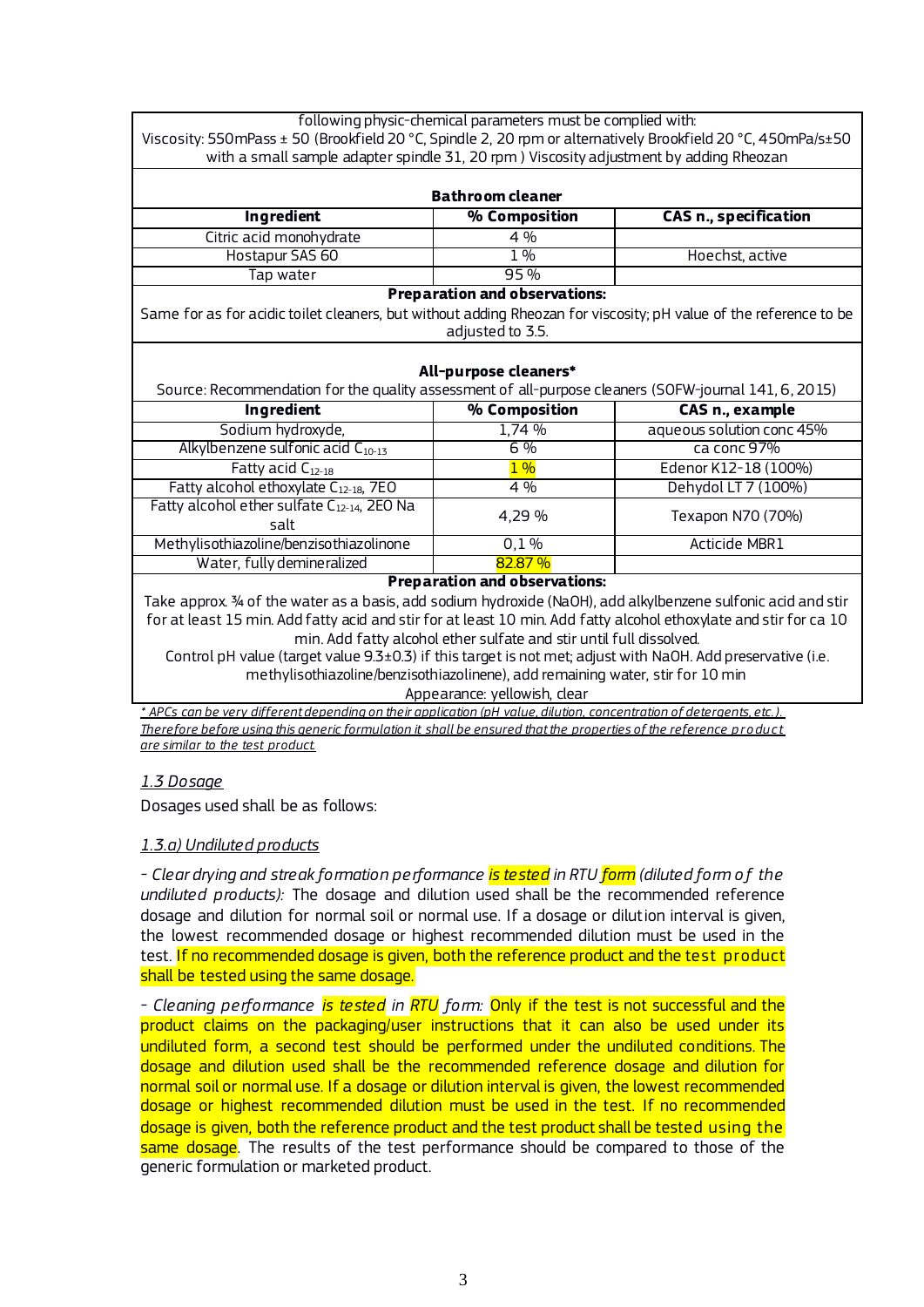#### *1.3.b) Ready to use products*

Clear drying and streak formation performance and cleaning performance are tested in RTU form. The dosage and dilution used shall be the recommended reference dosage and dilution for normal soil or normal use. If a dosage or dilution interval is given, the lowest recommended dosage or highest recommended dilution must be used in the test. If no recommended dosage is given, both the reference product and the test product shall be tested using the same dosage.

## *1.3.c) Powder products or other solid forms*

Powder products or other solid forms shall be tested in their "RTU form" and shall be prepared following the recommended dilution instructions.

## *1.4. Soiling*

The soil or soil mixture must be relevant for the use of the product, homogeneous and, if prepared artificially, based on well-described substances. Enough soil for the whole test must be prepared in a single batch. The soil mixture to be tested for each type of product and the information about its preparation are specified in [Table 2](#page-3-0).

| Product                                                                                                                                                                                                                                                 | <b>Soiling mixture</b>                |                                  | Preparation of the soiling - Source |  |
|---------------------------------------------------------------------------------------------------------------------------------------------------------------------------------------------------------------------------------------------------------|---------------------------------------|----------------------------------|-------------------------------------|--|
| Bathroom cleaners                                                                                                                                                                                                                                       | Descaling: lime soap<br>and limescale | SOFW-Journal 129, 11-2003        |                                     |  |
| Acid toilet cleaners                                                                                                                                                                                                                                    | Descaling: limescale                  |                                  | SÖFW-Journal 126, 11-2000           |  |
|                                                                                                                                                                                                                                                         | Fat removing                          |                                  | SOFW-Journal 144, 7+8/2018          |  |
| Kitchen cleaners                                                                                                                                                                                                                                        | Descaling: limescale <sup>3</sup>     | test on white Carrarra marble    |                                     |  |
|                                                                                                                                                                                                                                                         | Descaling: lime soap <sup>3</sup>     |                                  | SOFW-Journal 144, 7+8/2018          |  |
| All-purpose cleaners                                                                                                                                                                                                                                    | Fat removing                          |                                  | SOFW-Journal 141, 6-2015            |  |
| Window cleaners                                                                                                                                                                                                                                         | Light fat removing                    | No official test has been found. |                                     |  |
|                                                                                                                                                                                                                                                         | Strip-less drying                     |                                  |                                     |  |
| Window cleaners (formulation for fat soiling)<br>Source: ABL LABORATOIRE www.abl-laboratoire.fr                                                                                                                                                         |                                       |                                  |                                     |  |
| Ingredient                                                                                                                                                                                                                                              |                                       | % composition                    | <b>Comments</b>                     |  |
| Peanut oil                                                                                                                                                                                                                                              |                                       | 81,3%                            | Available in SIGMA                  |  |
| Kaolin                                                                                                                                                                                                                                                  |                                       | 18,7%                            | Available in FLUKA                  |  |
| <b>Preparation and observations:</b><br>Mix the ingredients until the mix is homogenous. Spread 1g of this soil on a mirror (30 $\times$ 30 cm)<br>with a pipette by crossing like a paint. Place the mirror into the oven at 100°C for 2h and leave it |                                       |                                  |                                     |  |

#### <span id="page-3-0"></span>**Table 2. Reference sources of soil and fat mixture to be tested for each type of product. Equivalent soil and fat mixtures can also be used.**

## *1.5. Procedure and testing requirements*

to cool for 1h before testing.

l

The cleaning procedure shall reflect realistic use conditions (i.e. considering the mechanical factor of cleaning) and can be manual or performed by machinery.

Each product shall be tested in at least 5 repetitions. The order of testing of the products shall be randomised.

 $3$  Only if the manufacturers claim on the package a descaling effect or a possible use on this kind of surface (e.g. sink cleaner)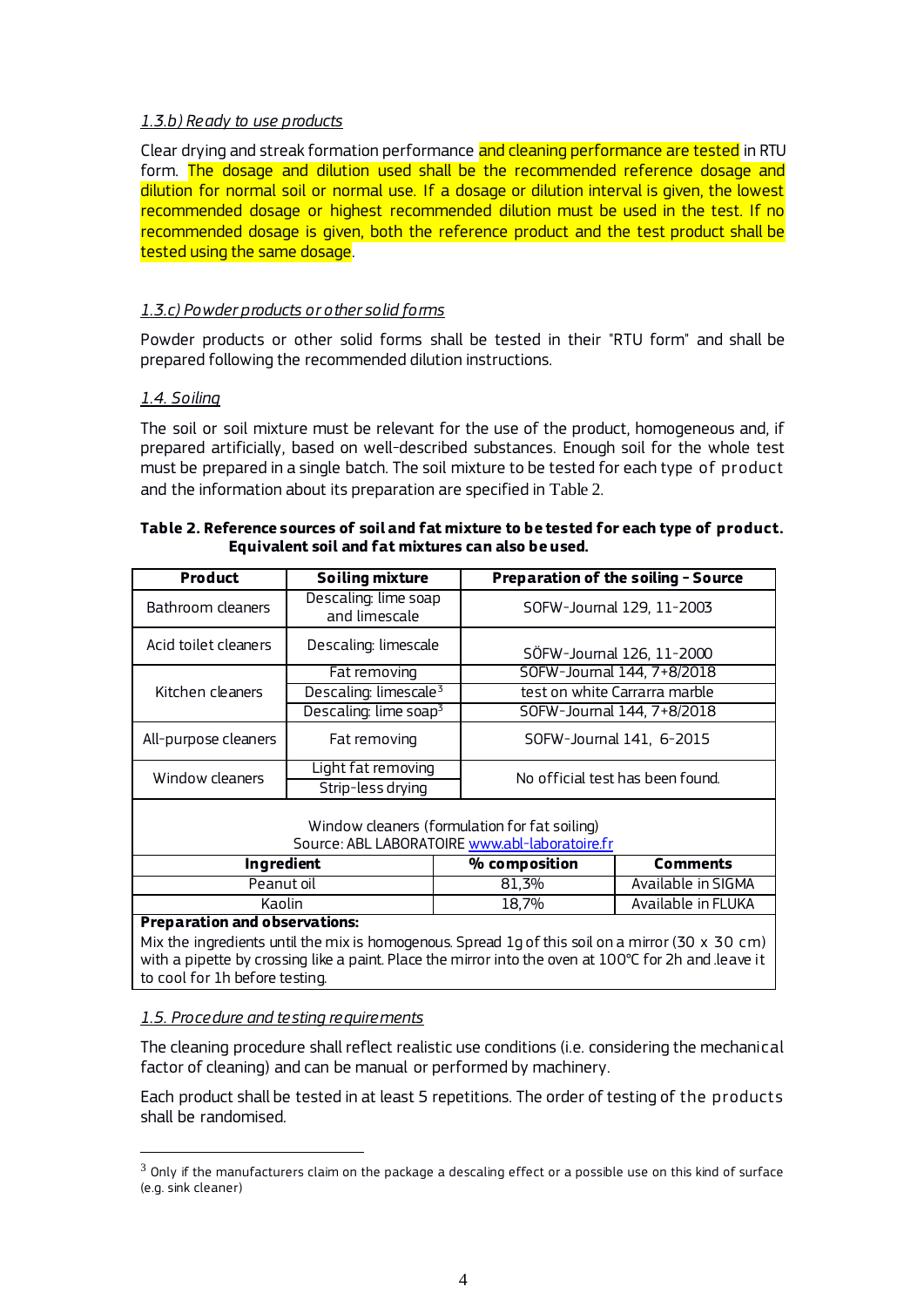The quantity of soil applied to tiles or another substrate shall be the same for each tile or substrate-part, weighed in grams to one decimal point (within a tolerance  $\pm$  0,5g).

The test must be capable of generating results that provide a measure of the cleaning performance according to the product tested. Cleaning performance can be measured visually, photometrically (i.e. measuring reflectance), gravimetrically or by means of another relevant method. The method of measurement, including a possible scoring system, shall be decided in advance.

To prepare the RTU form according to the manufacturer instructions, water at a water hardness level of 2,5mmol CaCO<sub>3</sub>/l shall be used and homogenized. (Information about how to achieve this water hardness can be found in the preparation specification of SOFW-Journal 141, 6-2015). Prepared cleaning product solutions may be used at most for one working day and shall be homogenised prior to any use.

| <b>Product</b>                             | <b>Parameter to be tested</b>                                                                   | <b>Procedure - Source</b>                                                                                                                                                                                                                                         |  |
|--------------------------------------------|-------------------------------------------------------------------------------------------------|-------------------------------------------------------------------------------------------------------------------------------------------------------------------------------------------------------------------------------------------------------------------|--|
| Bathroom<br>cleaners<br>$(RTU)^*$          | Limescale removal properties tested<br>on horizontal and vertical surfaces<br>Lime soap removal | SOFW-Journal 129, 11-2003<br>When testing bathroom cleaners according to<br>SOFW-Journal 126, 11-2000 the reference<br>cleaner as described in table 1 can be used                                                                                                |  |
| <b>Bathroom</b><br>cleaners<br>(undiluted) | Limescale removal properties tested<br>on horizontal or vertical surfaces<br>Lime soap removal  |                                                                                                                                                                                                                                                                   |  |
| Acid toilet<br>cleaners                    | Limescale removal properties                                                                    | SOFW-Journal 126, 11-2000                                                                                                                                                                                                                                         |  |
| Kitchen<br>cleaners                        | Limesoap and limescale properties<br>(if claimed to be effective)                               | SOFW-Journal 144, 7+8/2018                                                                                                                                                                                                                                        |  |
|                                            | Fat removing                                                                                    | SOFW-Journal 144, 7+8/2018                                                                                                                                                                                                                                        |  |
| All-purpose<br>cleaners                    | Fat removing                                                                                    | SOFW-Journal 141, 6-2015                                                                                                                                                                                                                                          |  |
| Window<br>cleaners<br>$(RTU)*$             | Light fat removing<br>Clear drying and streak formation                                         | As leaving a clean and stripe-less surface is also<br>one of the main performance aspects of window<br>cleaners, the method for stripe-less drying as<br>described in the IKW method (SOFW Journal<br>130, 54-2005) for APC could be used for<br>window cleaners. |  |

**Table 3. Procedure for testing the cleaning performance of the different products. Equivalent test methods can be used.** 

*\* the lowest concentration, i.e. highest dilution, shall be used in the test method For undiluted window cleaners the same requirements are applied.* 

#### *1.6 Assessment*

l

The assessment of cleanliness must include testing and comparison of the test product with a reference product.

For the test product to be considered to have fulfilled the performance requirements, its  $results$  must be positive in all the repetitions<sup>4</sup>. If the result is less than all positive, 5 new repetitions must be performed. Of these 10 repetitions, a ratio (positive results/total number of results) of 0,8 must be achieved. In case limescale removal is tested for an acidic toilet cleaner, a ratio of 0,7 (7 positive results/10 repetitions) shall be considered as a positive outcome of the test.

As an alternative the applicant may use statistical methods and demonstrate with a onesided 95% confidence range that the test product is as good as or better than the reference product.

<sup>4</sup>"Positive results" mean that the cleaning performance of the test product is equal or better than that o f the reference product.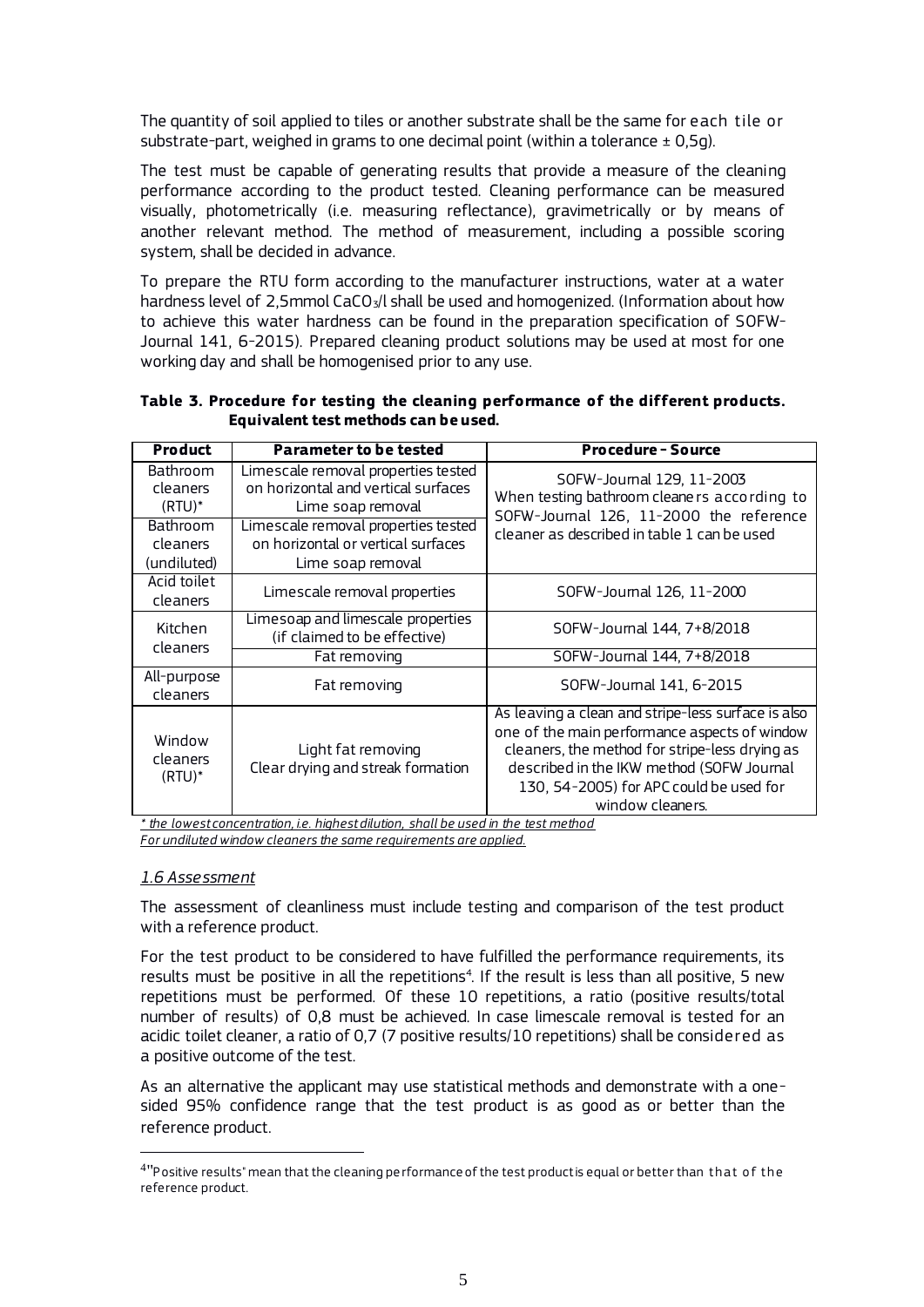| <b>Product</b>       | Assessment according to the procedure described in                       |
|----------------------|--------------------------------------------------------------------------|
| Bathroom cleaners    | SOFW-Journal 129, 11-2003                                                |
| Toilet cleaners      | SOFW-Journal 126, 11-2000                                                |
| Kitchen cleaners     | SOFW-Journal 144, 7+8/2018                                               |
| All-purpose cleaners | SOFW-Journal 141, 6-2015                                                 |
|                      | Test window cleaner product should be as good as a reference product and |
| Window cleaners      | better than water of a defined hardness.                                 |
|                      | SOFW-Journal 130, 54-2005 (only the method for stripe-less drying)       |

#### **Table 4. Assessment of the results for testing the cleaning performance of the different products**

## *1.7 Documentation requirements*

All tests must be reported in accordance with the following points to be included in the report:

- Description of how the test and reference products were made anonymous to the person(s) performing the test..
- Description of the reference product and description of how the reference product was chosen and approved by the corresponding competent body. If the test product has a corresponding generic formulation in [Table 1](#page-1-0) and it is not used, justification of the choice of the reference product or any other generic formulation. If an alternative generic formulation is used, that formulation shall be provided.
- Description of the dosages used for the test product and the reference product.
- Description of the type(s) of surface(s) and soil mixture used in the performance test and their relevance for the test product.
- Description of the procedures for adding the soil to the substrate and the quantities. The quantities applied should be expressed in grams to one decimal point.
- Description of how the cleaning capacity was measured and raw data from all repetitions stated in terms of cleaning capacity.
- All raw data used in the testing and calculations and statistical evaluation of the data, if applicable.

## **2. User test**

l

The aim of the user test is to show whether the test product cleans as well as or better than a comparative reference product.

## *2.1 Selection of the test centres or testers<sup>5</sup>*

For the testing of non-professional grade products, responses must be received from a minimum of 80 persons, randomly selected in the sales region and who normally use a product of the same product category as the test product.

Random selection requires the use of some form of random sampling (e.g. stratified random sampling, simple random sampling without replacement). It is important to use a random sample because it relies on the laws of probability to select a representative sample and then the results can then be used to make inferences about the background population.

For testing of professional grade products, responses must be received from at least 5 professional users or test centres, selected in the sales region and that normally use a product of the same product category as the test product.

 $^5$  Te sters and te st centres may be selected among the customers of the manufacture r of the te st product.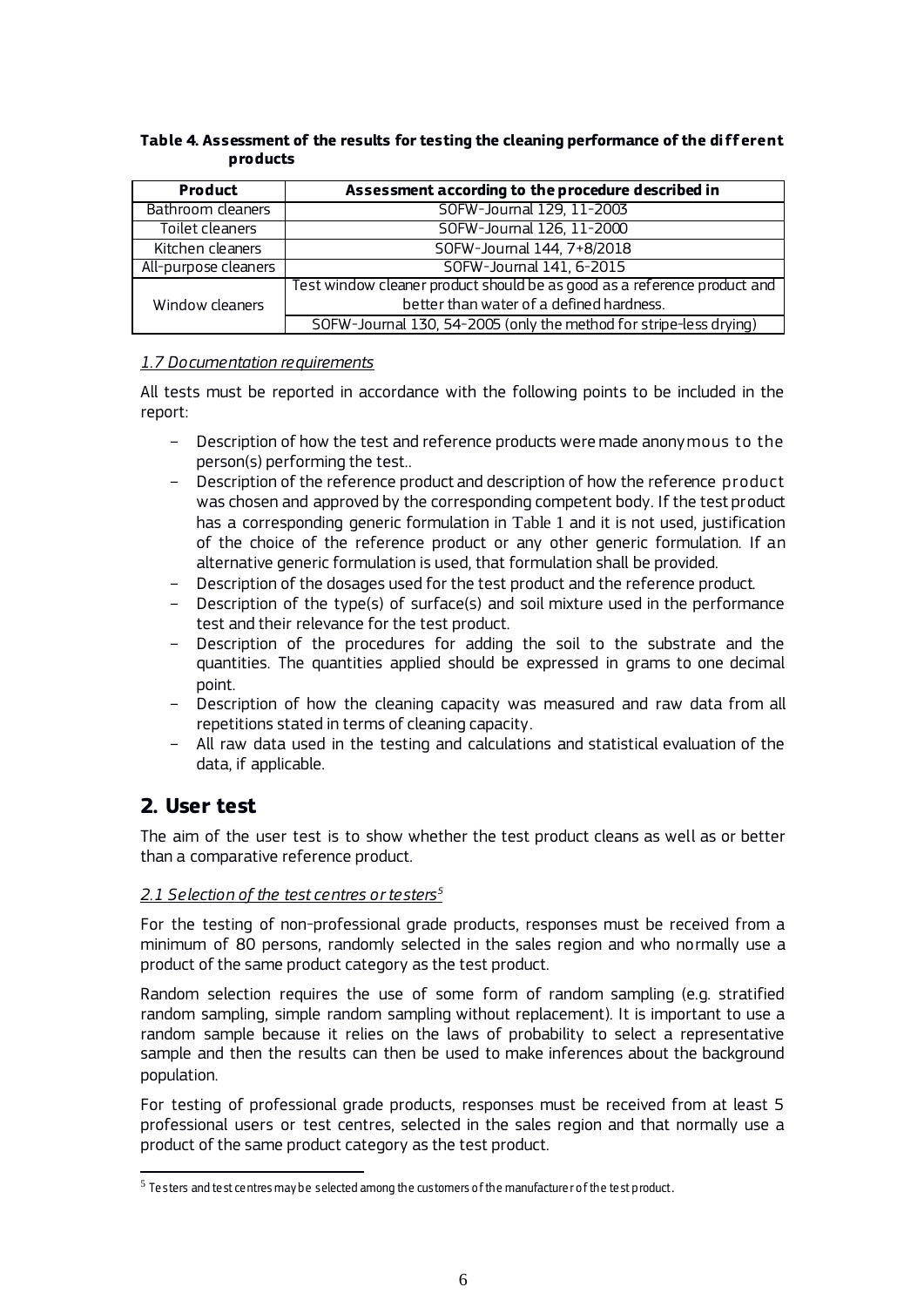#### *2.2 Procedure, dosage and reference products*

The test must be performed on the type(s) of surface relevant in relation to the recommendations of the manufacturers.

The test period must allow for at least five uses of the test product and the reference product<sup>6</sup>. .

The dosages used must be the dosage recommended by the manufacturers.

The test product and the product normally used<sup>7</sup> by the testers or test centre should be of the same product category (e.g. RTU, undiluted product), designed for the same purpose (e.g. WC cleaner, kitchen cleaner, sanitary cleaner, flooring cleaner, window cleaner) and claiming similar properties $8$ . .

#### *2.3 Testing requirements (methods and evaluation)*

Effectiveness of the product under test must be assessed based on its ability to remove soil (and, if tested, fat) and leave a clean surface.

The test persons must reply to the question 'How effective do you consider the test product to be compared to the product you normally use (considered as the reference product)?' or equivalent. At least three possibilities for a response must be available (e.g. 'poorer', 'as good as' and 'better').

At least 80% of the testers for non-professional products or 5 test centres for professional products must assess the test product to be 'as good as' or 'better' than the product normally used (i.e. reference product).

#### *2.4 Documentation requirements*

A detailed test report shall be provided to the competent body, including the following information/documentation on:

- The description of the selection of the testers (randomly for non-professional grade products) or the test centres and a description of the sampling method chosen and how it was performed.

- The information provided by the testers or test centres and a summary describing how the testing was performed.

- The type of surface(s) the product was tested on.

- The duration and frequency of use of the product and dosage used.

- The guidance given to the testers.

 $\overline{a}$ 

- Calculations and documentation showing that at least 80 % of the testers or 5 test centres assess the product to be as good as or better than the reference product.

- A declaration from the testers or the test centres providing information on the product that they normally use and that served as the reference product.

- The label and technical sheet of the reference product to check its compliance with the requirements set out of for the reference product: type (e.g. RTU, undiluted product), purpose (e.g. WC cleaner, kitchen cleaner, sanitary cleaner, flooring cleaner, window cleaner) and the type(s) of surfaces it can clean.

- For each tester or test centre, the following information must be available, e.g. in the form of answers to a questionnaire:

The dosage used by the tester or test centre,

<sup>6</sup> Each use should be performed as the test person or te st ce ntre would normally use his/her product in te rms of fre quency.

<sup>&</sup>lt;sup>7</sup> A product normally used means for example which has been used weekly (by the test centre or testers) for at least one year.

 $8$  Both the test product and reference product can be manufactured by the same manufacturer.